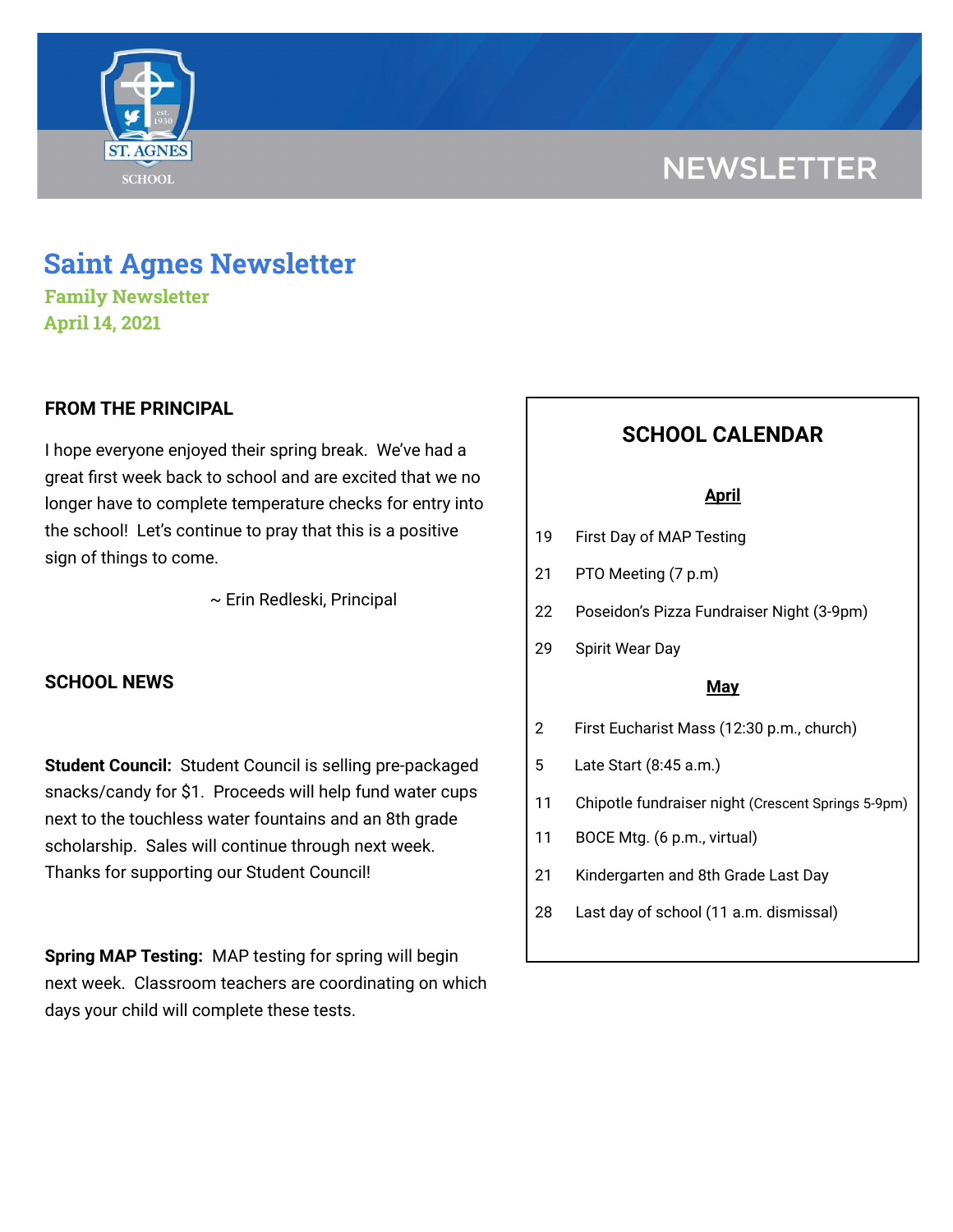#### **PTO NEWS**

**PTO Meeting:** The next PTO meeting will be Wednesday April 21 at 7:00 pm. More details next week. This is the final meeting for the school year. All are welcome as we recap this year and start planning for next year. If you are interested in volunteering or have any questions, please contact Amy Lantz - amykilgore18@gmail.com.

**Poseidon's Pizza Company Eat Out Night** - Mark your calendar for Thursday, April 22. Poseidon's Pizza Company will be hosting a fundraiser night from 3-9pm and our school will receive 35% of the profits for all Dine In and Carry Out orders when you mention you are with St. Agnes. They are located at 2513 Ritchie Avenue - Crescent Springs. Please invite your family and friends. Poseidon's Pizza Company is giving us a very generous give back night -if you can participate it would be a great help to our school!

Leeta Ruth Boutique Spring Deal: April 15<sup>th</sup> - May 15<sup>th</sup>, Leeta Ruth in Ludlow, KY will donate 20% of all proceeds back to St. Agnes. Leeta Ruth Boutique was inspired by the recognition that style, happiness and community make a difference. A space that is welcoming, creative and peaceful allows women to step out of their busy devoted lives to experience personal attention and celebrate their own unique style. The boutique has fun clothes, accessories, and bags – with most items under \$65. To shop at Leeta Ruth and give back to St. Agnes, you can either visit during store hours (Thursday 11-3pm; Friday 12-5pm; Saturday 12-4pm) or schedule a private shopping event. To schedule a private event, FB message Kim Hoyt at Leeta Ruth Boutique [\(https://www.facebook.com/leetaruthboutique/](https://www.facebook.com/leetaruthboutique/)), Instagram DM (@leetaruthboutique) or e-mail Kim (leetaruthboutique@gmail.com) to arrange a time to stop in and shop. Let her know you are shopping for St. Agnes. Leeta Ruth can accompany groups of up to 8 and you are welcome to bring in drinks or food to make it a Girls Night/Day Out!

**BBB Thank You**: The Big Blue Bash Committee would like to thank everyone who participated in our Virtual Big Blue Bash 2021 this year. We are extremely grateful to all of the businesses, school and parish families, Saint Agnes faculty and staff, priests, friends, and students who have supported our school in many different ways. Please help us support and give back throughout the year to the businesses that have so generously supported Saint Agnes and The Big Blue Bash. Please know that your generosity will help support the PTO directive which uses our resources to help grow our children's spirits, minds, and bodies. Thank you all again for your generosity!

**Teacher Wish Lists are still open**: The teacher wish lists are still open until Wednesday April 28th at 9 pm on the Big Blue Bash website [www.bbb2021.givesmart.com](http://www.bbb2021.givesmart.com/). The teacher wish list money goes directly to each classroom.

**Class Gift pictures available for purchase**: We have had several requests to purchase the class gift pictures. This includes each homeroom picture and the combined 8th grade picture. We will do a bulk order on Wednesday April 28th. The pictures are \$10 each. You can purchase the pictures on our Big Blue Bash website [www.bbb2021.givesmart.com](http://www.bbb2021.givesmart.com/) under items. Once the orders come in we will contact you for pickup or delivery. If you have any questions feel free to reach out to the Big Blue Bash email SaintAgnesBigBlueBash@gmail.com

#### **Mission Statement of Saint Agnes School**

Saint Agnes School exists to provide excellence in Catholic education while inspiring and empowering our students to live the Gospel message of Jesus Christ. As compassionate and faithful Christians, we continue to pursue our spiritual journey, achieve our highest academic potential, and be stewards of the Catholic faith to others.